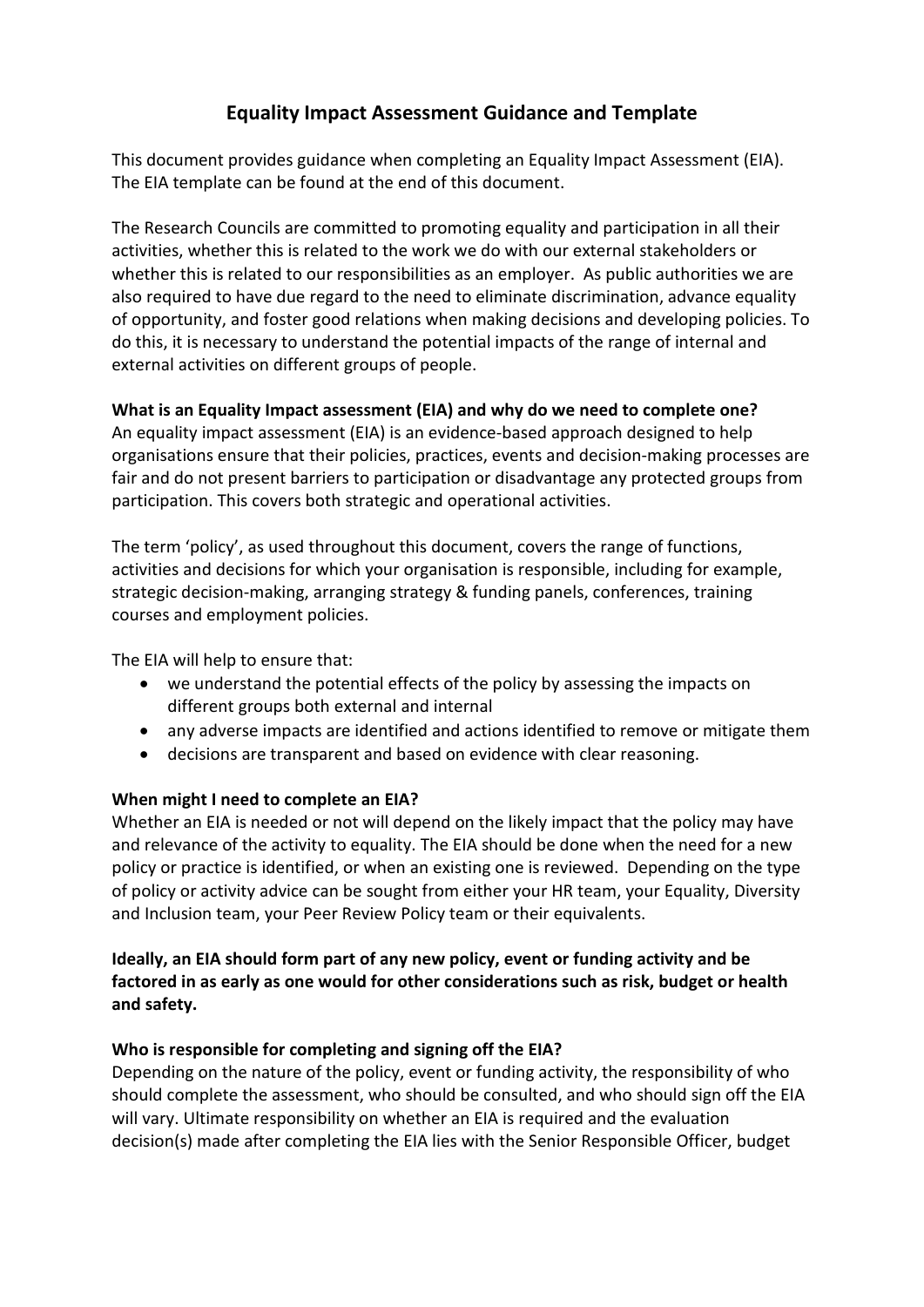holder, project board or the most relevant senior manager. Further advice is available from your Equality, Diversity & Inclusion contact.

### **What is discrimination?**

Discrimination is where someone is treated less favourably or put at a disadvantage because of their protected characteristic. The different groups covered by the Equality Act are referred to as protected characteristics: disability, gender reassignment, marriage or civil partnership status, pregnancy and maternity, race, religion or belief, sexual orientation, sex (gender), and age.

Discrimination is usually unintended and can often remain undetected until there is a complaint. Improving or promoting equality is when you identify ways to remove barriers and improve participation for people or groups with a protected characteristic.

### **Building the evidence, making a judgement**

In cases of new policies or management decisions there may be little evidence of the potential effect on protected characteristic groups. In such cases you should make a judgement that is as reliable as possible. Consultation will strengthen these value judgements by building a consensus that can avoid obvious prejudices or assumptions.

### **Consultation**

Consultation can add evidence to the assessment. Consultation is very important and key to demonstrating that organisations are meeting the equality duties, but it also needs to be proportionate and relevant. Considering the degree and range of consultation will safeguard against 'groupthink' by involving a diverse range of consultees. These are the key considerations, to avoid over-consultation on a small policy or practice and underconsultation on a significant policy or an activity that has the potential to create barriers to participation.

#### **Provisional Assessment**

At the initial stages, you may not have all the evidence you need so you can conduct a provisional assessment. Where a provisional assessment has been carried out, there must be plans to gather the required data so that a full assessment can be completed after a reasonable time. The scale of these plans should be proportionate to the activity at hand. When there is enough evidence a full impact assessment should be prepared. Only one EIA should be created for each policy, as more evidence becomes available the provisional assessment should be built upon.

#### **Valuing Differences**

EIAs are about making comparisons between groups of employees, service users or stakeholders to identify differences in their needs and/or requirements. If the difference is disproportionate, then the policy may have a detrimental impact on some and not others.

*'You are looking for bias that can occur when there are significant differences (disproportionate difference) between groups of people in the way a policy or practice has impacted on them, asking the question "Why?" and investigating further'. [1](#page-1-0)*

<span id="page-1-0"></span><sup>&</sup>lt;sup>1</sup> [http://www.acas.org.uk/media/pdf/s/n/Acas\\_managers\\_guide\\_to\\_equality\\_assessments.pdf](http://www.acas.org.uk/media/pdf/s/n/Acas_managers_guide_to_equality_assessments.pdf)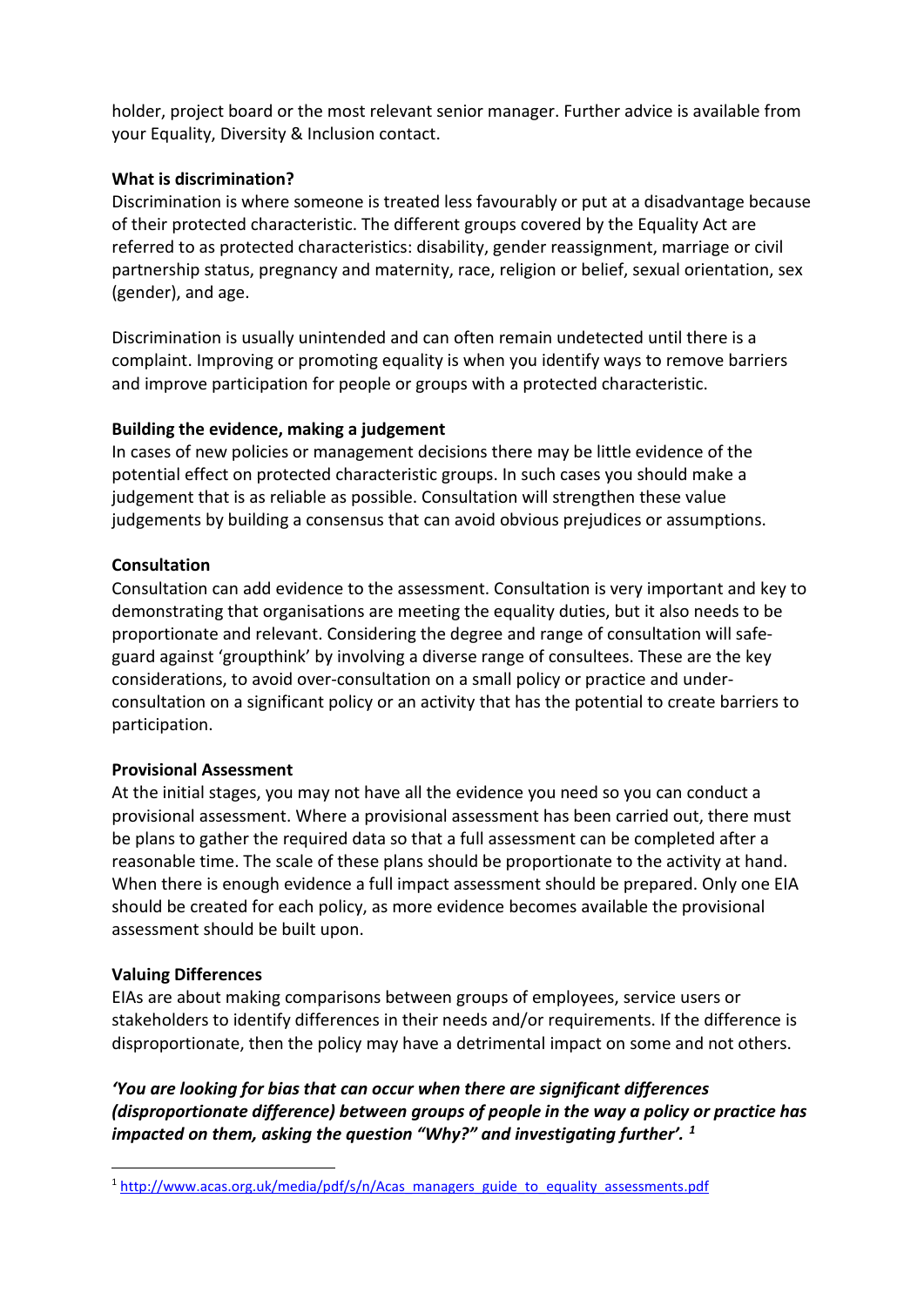# **Evaluation Decision**

There are four options open to you:

- 1. No barriers or impact identified, therefore activity will **proceed**.
- 2. You can decide to **stop** the policy or practice at some point because the evidence shows bias towards one or more groups
- 3. You can **adapt or change** the policy in a way which you think will eliminate the bias, or
- 4. Barriers and impact identified, however having considered all available options carefully, there appear to be no other proportionate ways to achieve the aim of the policy or practice (e.g. in **extreme cases** or where **positive action** is taken). Therefore you are going to **proceed with caution** with this policy or practice knowing that it may favour some people less than others, providing justification for this decision.

In most cases, where disproportionate disadvantage is found by carrying out EIAs, policies **and practices are usually changed or adapted. In these cases, or when a change has been** justified you should consider making a record on the project risk register.

**Examples of recently completed EIA templates can be found in annex 1.**

**Please send completed EIAs to [EDI@esrc.ukri.org](mailto:EDI@esrc.ukri.org)**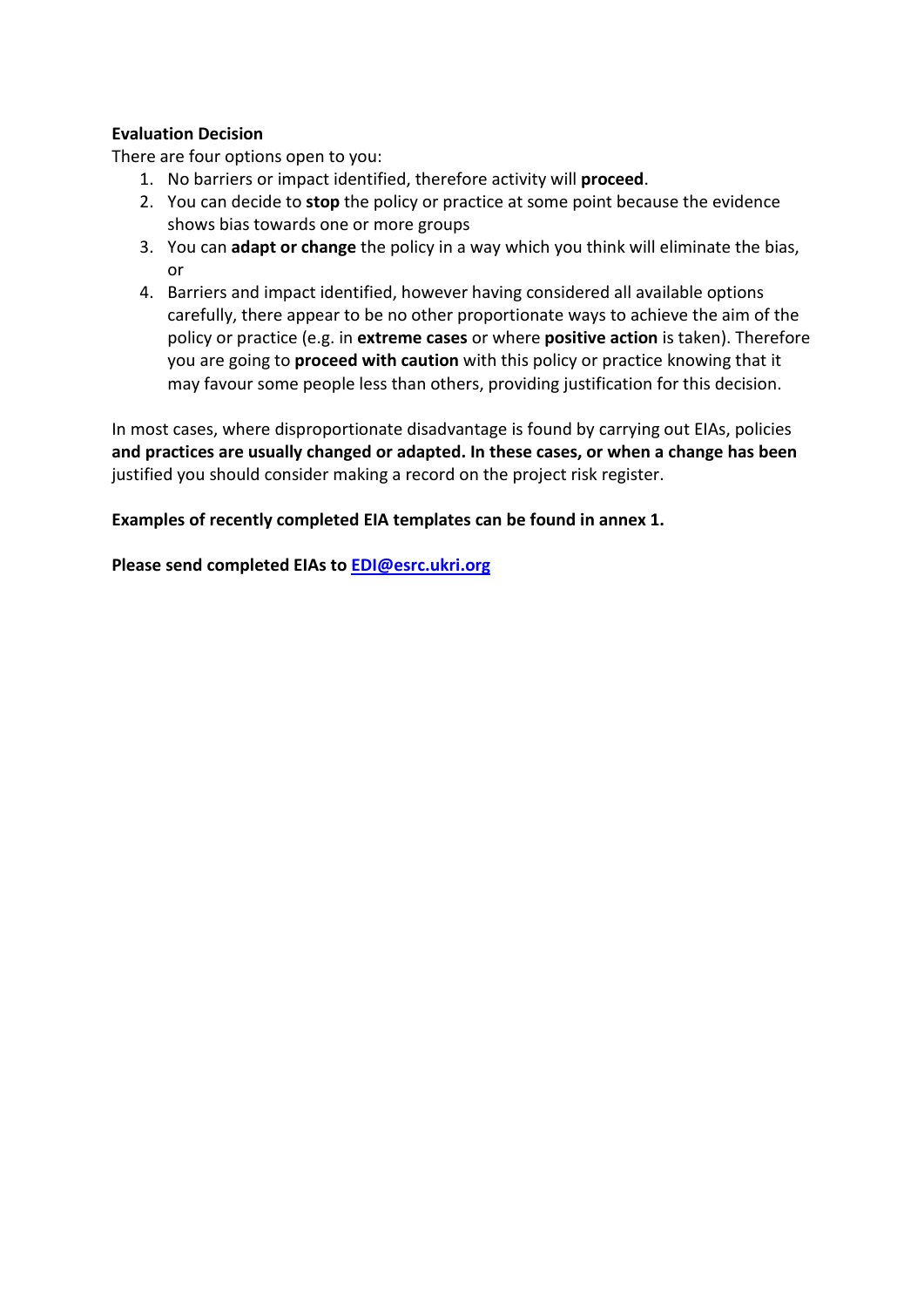# **Equality Impact Assessment**

| <b>Question</b> | <b>Response</b>                                                                                                                   |                                                                                                                                                                                                                                                                                                                                                                                                                                                                                                                                                                                                                                                                                                                                                                                                                                                                     |
|-----------------|-----------------------------------------------------------------------------------------------------------------------------------|---------------------------------------------------------------------------------------------------------------------------------------------------------------------------------------------------------------------------------------------------------------------------------------------------------------------------------------------------------------------------------------------------------------------------------------------------------------------------------------------------------------------------------------------------------------------------------------------------------------------------------------------------------------------------------------------------------------------------------------------------------------------------------------------------------------------------------------------------------------------|
| 1.              | Name of policy/funding activity/event<br>being assessed                                                                           | <b>ESRC Inclusive Ageing call</b><br>A call pre-announcement will be published<br>on the UKRI website and a mailshot sent out<br>to draw attention to it, to attract a wide and<br>diverse pool of potential applicants at an<br>early stage.<br>An open call invitation will then be issued in<br>$\bullet$<br>late March 2021 (closing June 2021) for<br>outline proposals, which will be subjected<br>to assessment at a sift panel.<br>Successful applicants to the outline call will<br>$\bullet$<br>be invited to submit full proposals between<br>September and December 2021. The full<br>proposals will be independently peer-<br>reviewed and an assessment panel will<br>provide recommendations for funding<br>based on this. Grants are likely to start in<br>mid-late 2022.                                                                           |
|                 | 2. Summary of aims and objectives of<br>the policy/funding activity/event                                                         | To provide research grants for innovative,<br>collaborative social science-led projects that focus<br>on improving inclusivity in later life, by identifying<br>lifecourse inequalities that have an adverse effect<br>on certain groups of older people. The following<br>groups/communities have been identified as being<br>particularly under-represented in ageing research:<br>Adults with lifelong physical and/or learning<br>٠<br>disabilities<br>Ethnic minority adults<br>LGBT+ adults<br>Cross-cutting themes include: education, place,<br>employment, contemporary ageing risks and social<br>networks. A cross-sector, interdisciplinary approach<br>is encouraged from applicants.<br>Activities include a webinar and a sift panel for<br>outline proposals and, for the full call proposals<br>invited, a peer review stage and assessment panel. |
| 3.              | What involvement and consultation<br>has been done in relation to this<br>policy? (e.g. with relevant groups and<br>stakeholders) | Scoping before the pre-announcement included:<br>Convening an Ageing and Demography<br>$\bullet$<br>Thematic Advisory Group, primarily made<br>up of academics, to shape the initiative by<br>helping to identify research gaps and<br>groups/communities underrepresented in<br>research in this area.<br>Holding consultation conversations cross-<br>sector, cross-Research Council and cross-                                                                                                                                                                                                                                                                                                                                                                                                                                                                   |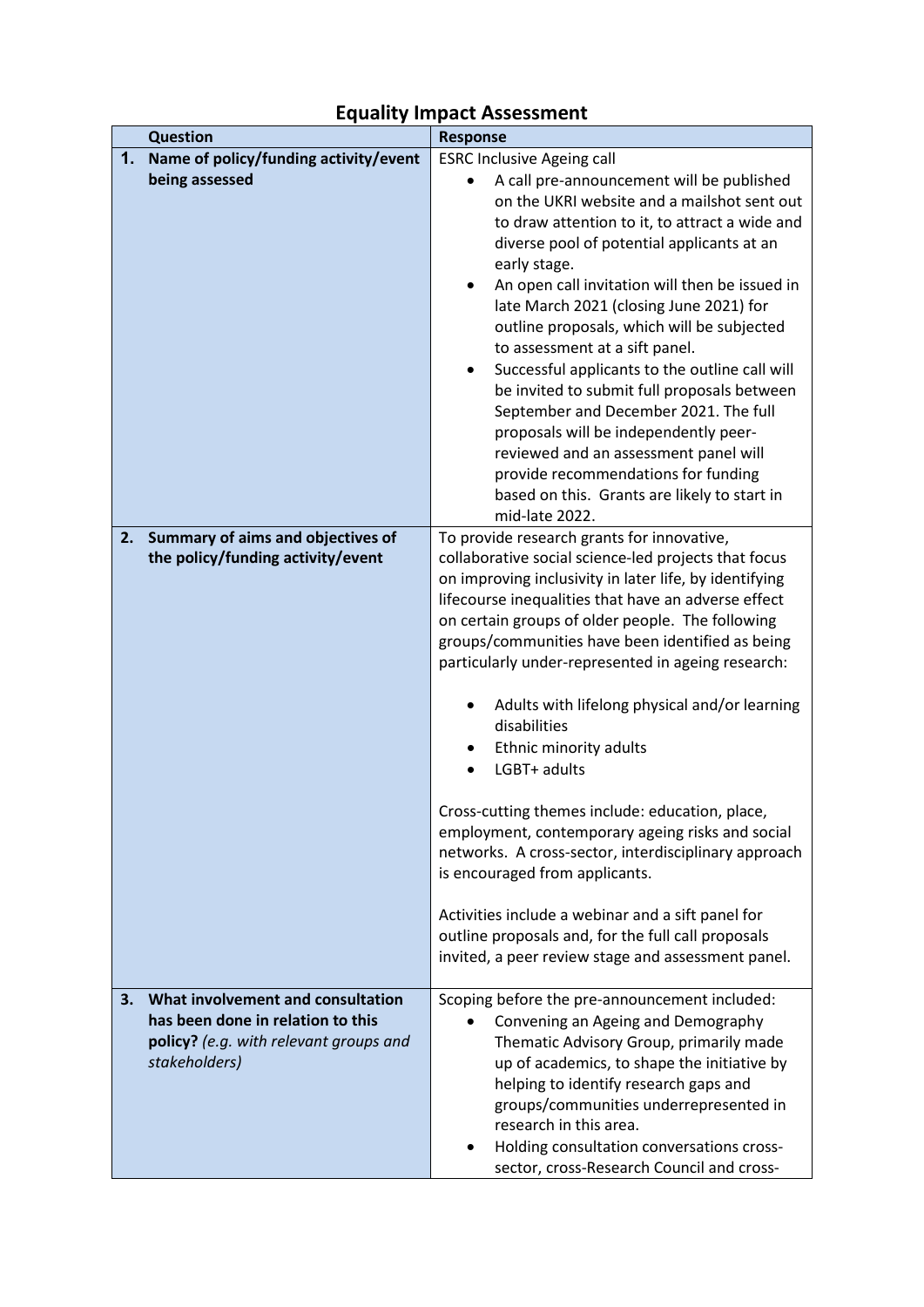| <b>Question</b>                                                                                                               | <b>Response</b>                                                                                                                                                                                                                                                                                                                                                                                                                                                                                                                                                                                                                                                                                                                                                                                                                                                       |  |
|-------------------------------------------------------------------------------------------------------------------------------|-----------------------------------------------------------------------------------------------------------------------------------------------------------------------------------------------------------------------------------------------------------------------------------------------------------------------------------------------------------------------------------------------------------------------------------------------------------------------------------------------------------------------------------------------------------------------------------------------------------------------------------------------------------------------------------------------------------------------------------------------------------------------------------------------------------------------------------------------------------------------|--|
|                                                                                                                               | ESRC teams, to help further shape the                                                                                                                                                                                                                                                                                                                                                                                                                                                                                                                                                                                                                                                                                                                                                                                                                                 |  |
|                                                                                                                               | initiative.                                                                                                                                                                                                                                                                                                                                                                                                                                                                                                                                                                                                                                                                                                                                                                                                                                                           |  |
| Who is affected by the policy/funding<br>4.<br>activity/event?                                                                | Members of specific groups/communities<br>$\bullet$<br>(set out above) particularly under-<br>represented in research on ageing<br>Potential applicants (social scientists at all<br>$\bullet$<br>stages of their careers) and users of<br>research in academia, public, private and<br>third sector organisations.<br>Reviewers and commissioning panel<br>٠<br>members, including people with lived<br>experience of relevant factors across the<br>lifecourse.<br>ESRC staff attending the panel meetings.<br>There is an ESRC mailbox dedicated to the<br>call, via which staff will respond to specific<br>external queries. This mailbox address will<br>be cited on all call documentation.                                                                                                                                                                    |  |
| 5.<br>What are the arrangements for<br>monitoring and reviewing the actual<br>impact of the policy/funding<br>activity/event? | Likely impact of each proposal's planned<br>activities will be scrutinised during specialist<br>peer review and panel assessment, as part<br>of the assessment process.<br>An analysis will be undertaken of<br>applications received and grants funded, in<br>order to assess who applied to the call and<br>the impact of the assessment process in<br>terms of those ultimately funded.<br>An investment manager will be assigned to<br>the portfolio of awards and the usual<br>oversight and monitoring activities<br>undertaken. The standard end-of-grant<br>reporting will be required.<br>It will be a condition of each successful<br>grant, that throughout its lifetime, the<br>award holder will be required to collaborate<br>with researchers on other projects where<br>appropriate e.g. the ESRC SPF Healthy<br>Ageing projects, to maximise impact. |  |

#### **Summary: ESRC's research commissioning processes are designed with fairness in mind:**

• The call is open to all eligible research organisations (RO); applicants are eligible for funding whether or not they are established members of a recognised RO (applicants who are not an established member of a recognised RO must be accommodated by a recognised RO and provided with appropriate facilities to carry out the research).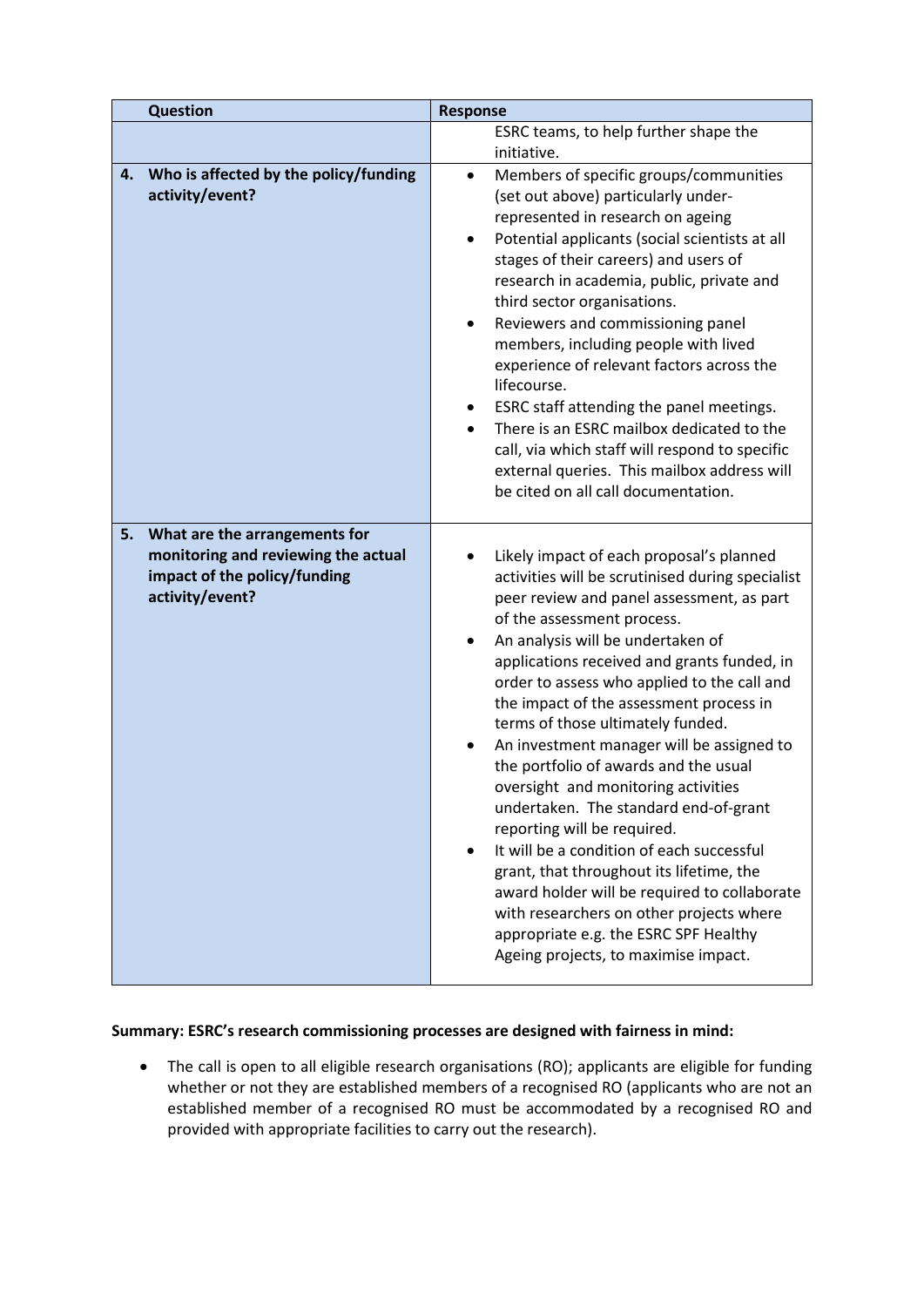- UKRI standard Grant Terms and Conditions comply with UK equality legislation and include provisions designed to mitigate against potential negative impacts (e.g. sick pay, parental and adoption leave, the possibility of part-time and flexible working, and grant extensions).
- Research Organisations are subject to equality legislation and have a duty to comply with it. RGC 8 states: "The Research Organisation must assume full responsibility for staff funded from the grant and, in consequence, accept all duties owed to and responsibilities for these staff, including, without limitation, their terms and conditions of employment and their training and supervision, arising from the employer/employee relationship." Universities are therefore obliged to make reasonable adjustments as required to support their staff.
- This call has been shaped with consideration given to inclusion of all. For example the call submission dates avoid the main religious holidays and standard school holidays. The longer call timescale (i.e. including a published pre-announcement, an outline stage and a full stage) should help to reduce barriers to application for those with caring responsibilities. Consideration has been given not only to standard school holidays but also to childcare responsibilities during other periods; this is of particular importance during the ongoing COVID-19 pandemic which has had a disproportionate impact on those with caring responsibilities.
- All members of the ESRC community are encouraged to complete the ESRC peer review training tool, which outlines the ESRC's standard peer review process and emphasises the importance of timely, objective, fair and informed peer review. Peer reviewers are required to evidence their views and scores. ESRC staff conduct usability checks on all peer review comments and where there is evidence of bias or a reviewer has failed to provide evidence for their scores, the review will be excluded from the assessment process.
- Whilst panel members are appointed based primarily on expertise, within those parameters we will make our best endeavours to ensure diversity as far as possible, for example in terms of gender, geography/region, institution, career stage, disability, sexual orientation, ethnic background. A tool has been developed which allows ESRC staff to assess the EDI characteristics of commissioning panels and this will be used when appointing panels. We will only make panel composition decisions which compromise diversity when it is objectively justified by the necessity to ensure the required breadth of subject expertise.
- All panel members will receive guidance which covers issues including fairness, objectivity and unconscious bias. Panel Chairs and ESRC staff supporting the panel play a particularly important role in this.

| <b>Protected</b><br><b>Characteristic</b> | Is there a potential<br>for positive or<br>negative impact? | Please explain and<br>give examples of any<br>evidence/data used                                                                                                                 | <b>Action to address negative</b><br>impact (e.g. adjustment to the<br>policy)                                                                         |
|-------------------------------------------|-------------------------------------------------------------|----------------------------------------------------------------------------------------------------------------------------------------------------------------------------------|--------------------------------------------------------------------------------------------------------------------------------------------------------|
| <b>Disability</b>                         | Yes - positive                                              | Greater understanding<br>of this group's<br>members' experiences<br>in the ageing process                                                                                        | n/a                                                                                                                                                    |
|                                           | Yes - negative                                              | There could be<br>potential<br>discrimination against<br>a panel member, a<br>research applicant or a<br>research participant<br>due to their perceived<br>or actual disability. | Where there are<br>particular constraints<br>consider opportunities<br>for participant.<br>Ensure that staff have<br>had sufficient<br>EDI/unconscious |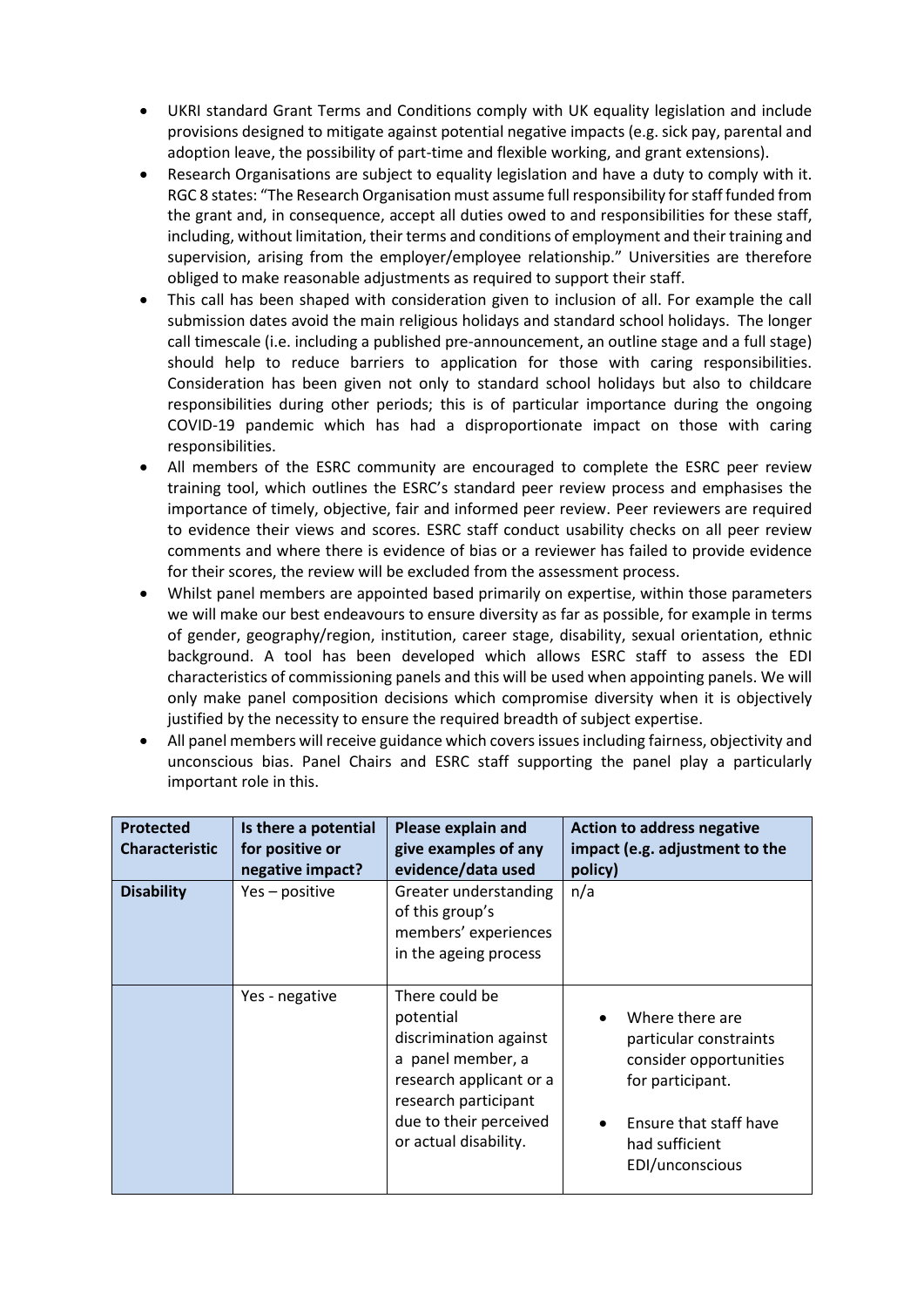| <b>Protected</b>      | Is there a potential | Please explain and                                                                                                                                                                                                                                                                                                                                                                                                                                                                                                                                                                                                | <b>Action to address negative</b>                                                                                                                                                                                                                                                                                                                                                                                                                                                                                                                                                                                                                                                                                                                                                                                                                                                                                                                                                                                                                                                                                                                                                  |
|-----------------------|----------------------|-------------------------------------------------------------------------------------------------------------------------------------------------------------------------------------------------------------------------------------------------------------------------------------------------------------------------------------------------------------------------------------------------------------------------------------------------------------------------------------------------------------------------------------------------------------------------------------------------------------------|------------------------------------------------------------------------------------------------------------------------------------------------------------------------------------------------------------------------------------------------------------------------------------------------------------------------------------------------------------------------------------------------------------------------------------------------------------------------------------------------------------------------------------------------------------------------------------------------------------------------------------------------------------------------------------------------------------------------------------------------------------------------------------------------------------------------------------------------------------------------------------------------------------------------------------------------------------------------------------------------------------------------------------------------------------------------------------------------------------------------------------------------------------------------------------|
| <b>Characteristic</b> | for positive or      | give examples of any                                                                                                                                                                                                                                                                                                                                                                                                                                                                                                                                                                                              | impact (e.g. adjustment to the                                                                                                                                                                                                                                                                                                                                                                                                                                                                                                                                                                                                                                                                                                                                                                                                                                                                                                                                                                                                                                                                                                                                                     |
|                       |                      |                                                                                                                                                                                                                                                                                                                                                                                                                                                                                                                                                                                                                   |                                                                                                                                                                                                                                                                                                                                                                                                                                                                                                                                                                                                                                                                                                                                                                                                                                                                                                                                                                                                                                                                                                                                                                                    |
|                       | negative impact?     | evidence/data used<br>Je-S does not<br>currently comply with<br>disability accessibility<br>schemes. This is<br>currently being<br>addressed by a UKRI<br>funding services<br>group.<br>Applicants should seek<br>support from their<br>own institution's<br>research support<br>office. Panel meeting<br>attendees with<br>physical disabilities<br>may have difficulties if<br>there are physical<br>meetings and meeting<br>venues cannot cater<br>for their needs.<br>Panel members with<br>neuro-disabilities may<br>experience difficulties<br>with concentration<br>and focus during panel<br>assessments. | policy)<br>bias/diversity awareness<br>training so they can<br>respond effectively to<br>the requirements of all<br>participants.<br>If we promote the event<br>on a web site, we will<br>need to check it is<br>accessible and<br>compatible with the<br>range of specialist<br>hardware and software<br>that people with<br>disabilities use to access<br>electronic information.<br>All web pages should<br>comply with the Web<br><b>Content Accessibility</b><br>Guidelines. Generally,<br>PDF documents are not<br>considered to be<br>accessible and should<br>not be the only available<br>format on a web site.<br>Recorded Zoom<br>$\bullet$<br>meetings for those who<br>have vision/hearing<br>impairment.<br>Zoom meeting length<br>taken into account and<br>shortened if needed.<br>Closed captions will be<br>utilised in Zoom<br>meetings for those with<br>hearing impairments.<br>Particular attention will<br>be paid to the<br>construction of the<br>assessment panel<br>ensuring it is<br>representative and<br>adequately reflects<br>under-researched groups<br>(a particular focus of the<br>call).<br>A webinar detailing the<br>aims and objectives of |
|                       |                      |                                                                                                                                                                                                                                                                                                                                                                                                                                                                                                                                                                                                                   | the call will be made<br>accessible via captioning                                                                                                                                                                                                                                                                                                                                                                                                                                                                                                                                                                                                                                                                                                                                                                                                                                                                                                                                                                                                                                                                                                                                 |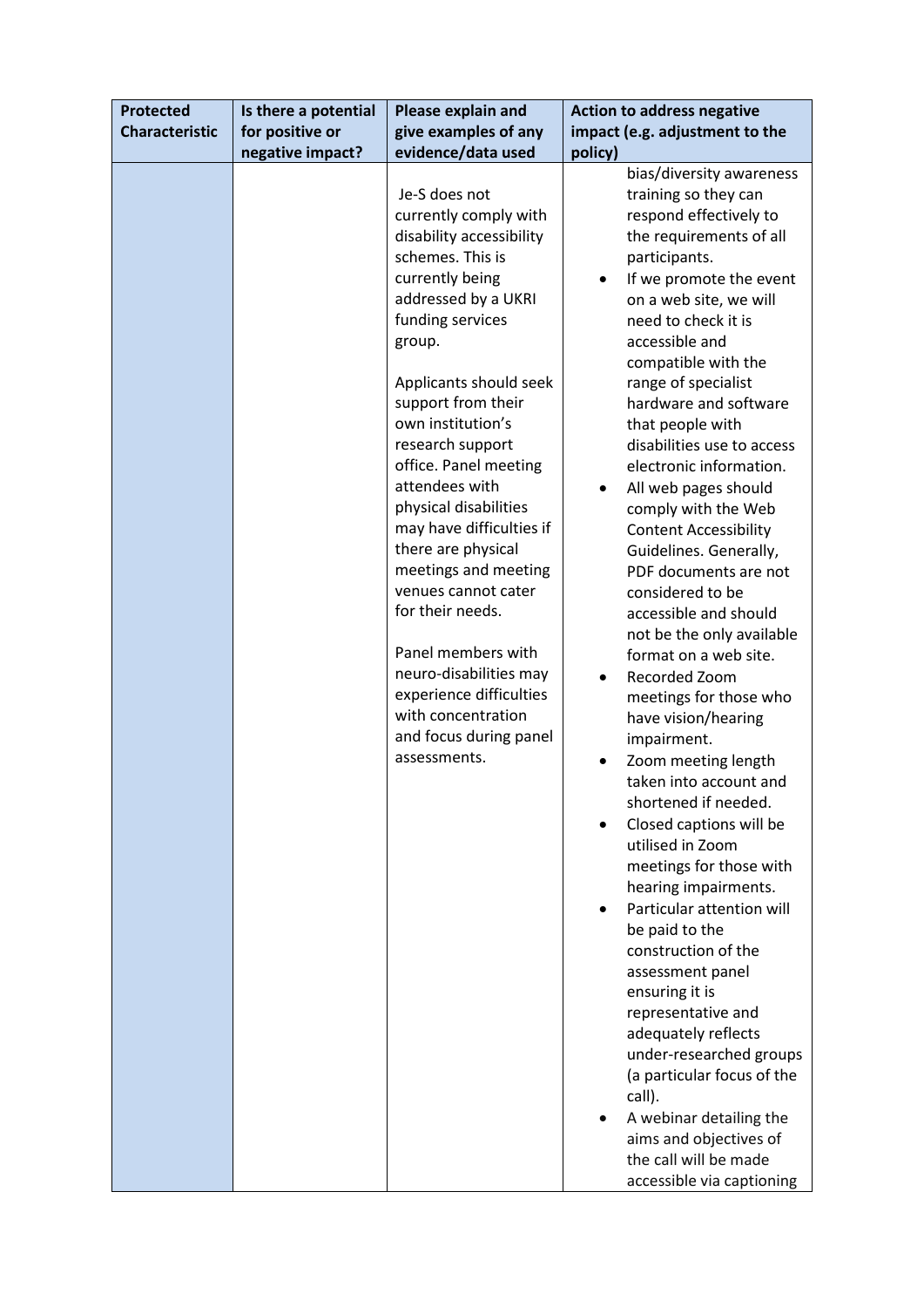| <b>Protected</b>       | Is there a potential | Please explain and                                                                                                                                                                                                                                                                                                                                                       | <b>Action to address negative</b>                                                                                                                                                                                                                                                                                                                                                                                                                                                                                                                                                                                                          |
|------------------------|----------------------|--------------------------------------------------------------------------------------------------------------------------------------------------------------------------------------------------------------------------------------------------------------------------------------------------------------------------------------------------------------------------|--------------------------------------------------------------------------------------------------------------------------------------------------------------------------------------------------------------------------------------------------------------------------------------------------------------------------------------------------------------------------------------------------------------------------------------------------------------------------------------------------------------------------------------------------------------------------------------------------------------------------------------------|
| <b>Characteristic</b>  | for positive or      | give examples of any                                                                                                                                                                                                                                                                                                                                                     | impact (e.g. adjustment to the                                                                                                                                                                                                                                                                                                                                                                                                                                                                                                                                                                                                             |
|                        | negative impact?     | evidence/data used                                                                                                                                                                                                                                                                                                                                                       | policy)                                                                                                                                                                                                                                                                                                                                                                                                                                                                                                                                                                                                                                    |
|                        |                      |                                                                                                                                                                                                                                                                                                                                                                          | and recording, and will<br>be made available<br>online.<br>Panel documents will be<br>in sans-serif, dyslexia-<br>friendly fonts; and<br>dyslexia-friendly formats<br>provided.<br>Consider (on a case by<br>case basis) paying costs<br>towards carers or<br>support workers to<br>attend alongside the<br>participant, where this is<br>required and not<br>covered by the<br>Individual's own<br>employment contract.<br>Current COVID-19<br>restrictions mean that<br>that panel meetings are<br>likely to take place online<br>rather than in person.<br>This document will be<br>updated accordingly if<br>this is likely to change. |
| Gender<br>reassignment | Yes - positive       | Greater understanding<br>of this group's<br>members' experiences<br>in the ageing process                                                                                                                                                                                                                                                                                | n/a                                                                                                                                                                                                                                                                                                                                                                                                                                                                                                                                                                                                                                        |
|                        | Yes - negative       | There could be<br>potential<br>discrimination against<br>a panel member, a<br>research applicant or a<br>research participant<br>due to their perceived<br>or actual experience<br>of gender<br>reassignment.<br>Trans people may be<br>absent from work as a<br>consequence of<br>transition and UKRI<br>records may show<br>incorrect gender.<br><b>UKRI terms and</b> | We will work to ensure<br>the use of gender neutral<br>language where possible<br>in our documents.<br>Reflect in unconscious<br>bias briefing for panel.                                                                                                                                                                                                                                                                                                                                                                                                                                                                                  |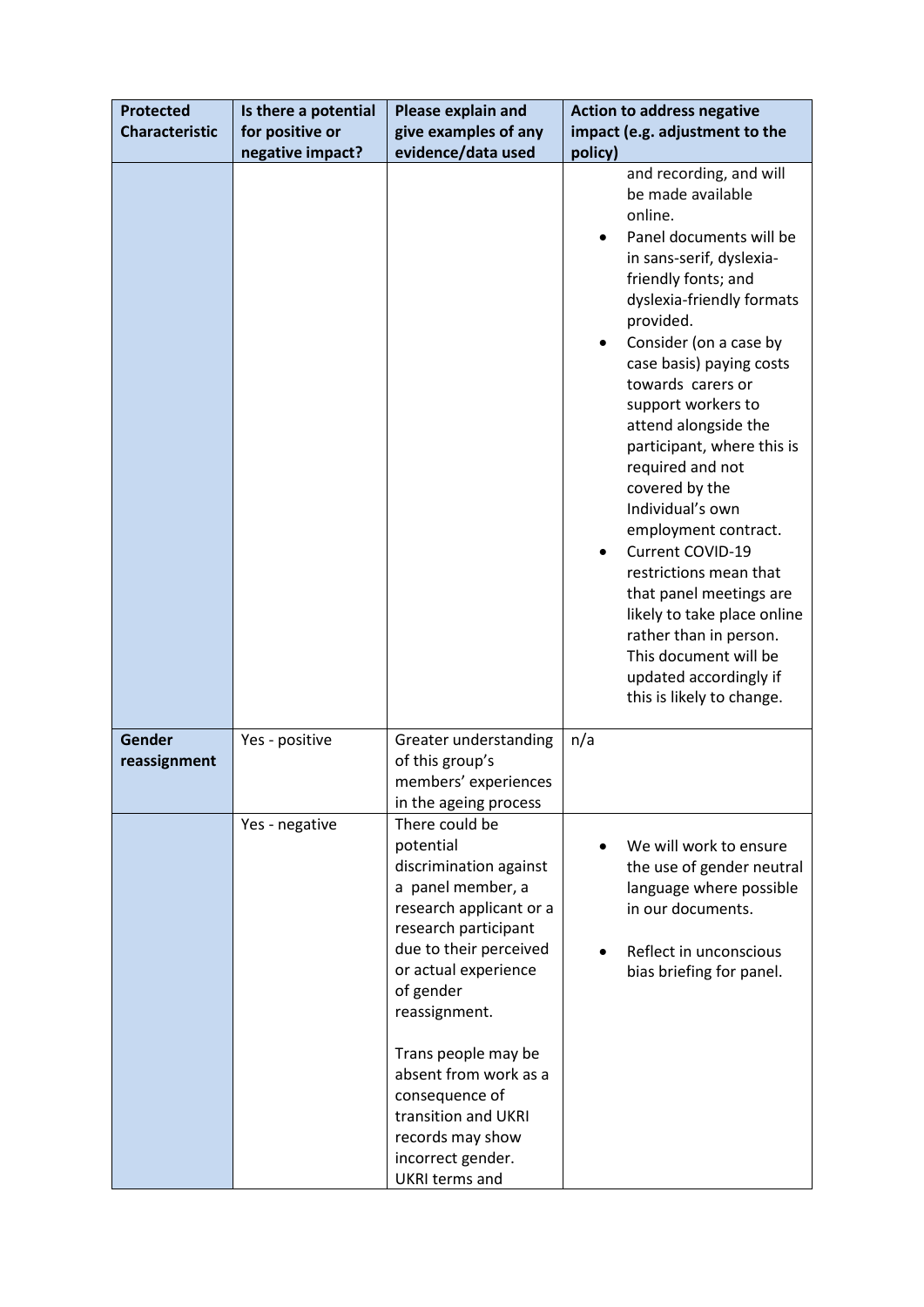| <b>Protected</b>            | Is there a potential | Please explain and                                                                                                                                                                                                                                                                                                                                                                                                                  | <b>Action to address negative</b>                                                                                                                                                                                                                                                                                                                                                                                                                                  |
|-----------------------------|----------------------|-------------------------------------------------------------------------------------------------------------------------------------------------------------------------------------------------------------------------------------------------------------------------------------------------------------------------------------------------------------------------------------------------------------------------------------|--------------------------------------------------------------------------------------------------------------------------------------------------------------------------------------------------------------------------------------------------------------------------------------------------------------------------------------------------------------------------------------------------------------------------------------------------------------------|
| <b>Characteristic</b>       | for positive or      | give examples of any                                                                                                                                                                                                                                                                                                                                                                                                                | impact (e.g. adjustment to the                                                                                                                                                                                                                                                                                                                                                                                                                                     |
|                             | negative impact?     | evidence/data used                                                                                                                                                                                                                                                                                                                                                                                                                  | policy)                                                                                                                                                                                                                                                                                                                                                                                                                                                            |
|                             |                      | conditions are flexible<br>with regard to the<br>nature of medical<br>treatment. We would<br>expect that absence<br>related to transition<br>would be covered by<br>the Research<br>Organisation's<br>sickness policy and<br>strongly encourage<br>ROs to treat absence                                                                                                                                                             |                                                                                                                                                                                                                                                                                                                                                                                                                                                                    |
|                             |                      | relating to transition                                                                                                                                                                                                                                                                                                                                                                                                              |                                                                                                                                                                                                                                                                                                                                                                                                                                                                    |
|                             |                      | in the same way they<br>would treat sickness                                                                                                                                                                                                                                                                                                                                                                                        |                                                                                                                                                                                                                                                                                                                                                                                                                                                                    |
|                             |                      | absence.                                                                                                                                                                                                                                                                                                                                                                                                                            |                                                                                                                                                                                                                                                                                                                                                                                                                                                                    |
| <b>Marriage or</b><br>civil | Yes - positive       | Greater understanding<br>of the role this factor                                                                                                                                                                                                                                                                                                                                                                                    | n/a                                                                                                                                                                                                                                                                                                                                                                                                                                                                |
| partnership                 |                      | plays in the ageing                                                                                                                                                                                                                                                                                                                                                                                                                 |                                                                                                                                                                                                                                                                                                                                                                                                                                                                    |
|                             |                      | process                                                                                                                                                                                                                                                                                                                                                                                                                             |                                                                                                                                                                                                                                                                                                                                                                                                                                                                    |
| Pregnancy                   | Yes - negative       | Childcare                                                                                                                                                                                                                                                                                                                                                                                                                           | Multiple dates will be<br>$\bullet$                                                                                                                                                                                                                                                                                                                                                                                                                                |
| and                         |                      | responsibilities may be                                                                                                                                                                                                                                                                                                                                                                                                             | offered for meetings to                                                                                                                                                                                                                                                                                                                                                                                                                                            |
| maternity/pat<br>ernity     |                      | a barrier to attending<br>events, meetings and                                                                                                                                                                                                                                                                                                                                                                                      | accommodate caring<br>responsibilities.                                                                                                                                                                                                                                                                                                                                                                                                                            |
|                             |                      | interviews,                                                                                                                                                                                                                                                                                                                                                                                                                         |                                                                                                                                                                                                                                                                                                                                                                                                                                                                    |
|                             |                      | Completion of grant<br>may be affected by<br>maternity and<br>parental leave and<br>leave related to<br>surrogacy and<br>adoption.<br>The current situation<br>may present<br>additional challenges<br>for those intending to<br>apply. We recognise<br>that the shift to<br>homeworking during<br>the enforced<br>lockdown, and the<br>need to balance caring<br>responsibilities for<br>children may generate<br>unequal burdens. | Dates will be agreed and<br>$\bullet$<br>publicised in advance to<br>allow potential<br>attendees to make<br>arrangements to attend.<br>Provision for parental<br>leave (including<br>maternity leave,<br>paternity leave and leave<br>related to surrogacy and<br>adoption) are covered in<br>the UKRI terms and<br>conditions.<br>Outline call closing date<br>falls outside UK school<br>summer holidays.<br>Reflect in unconscious<br>bias briefing for panel. |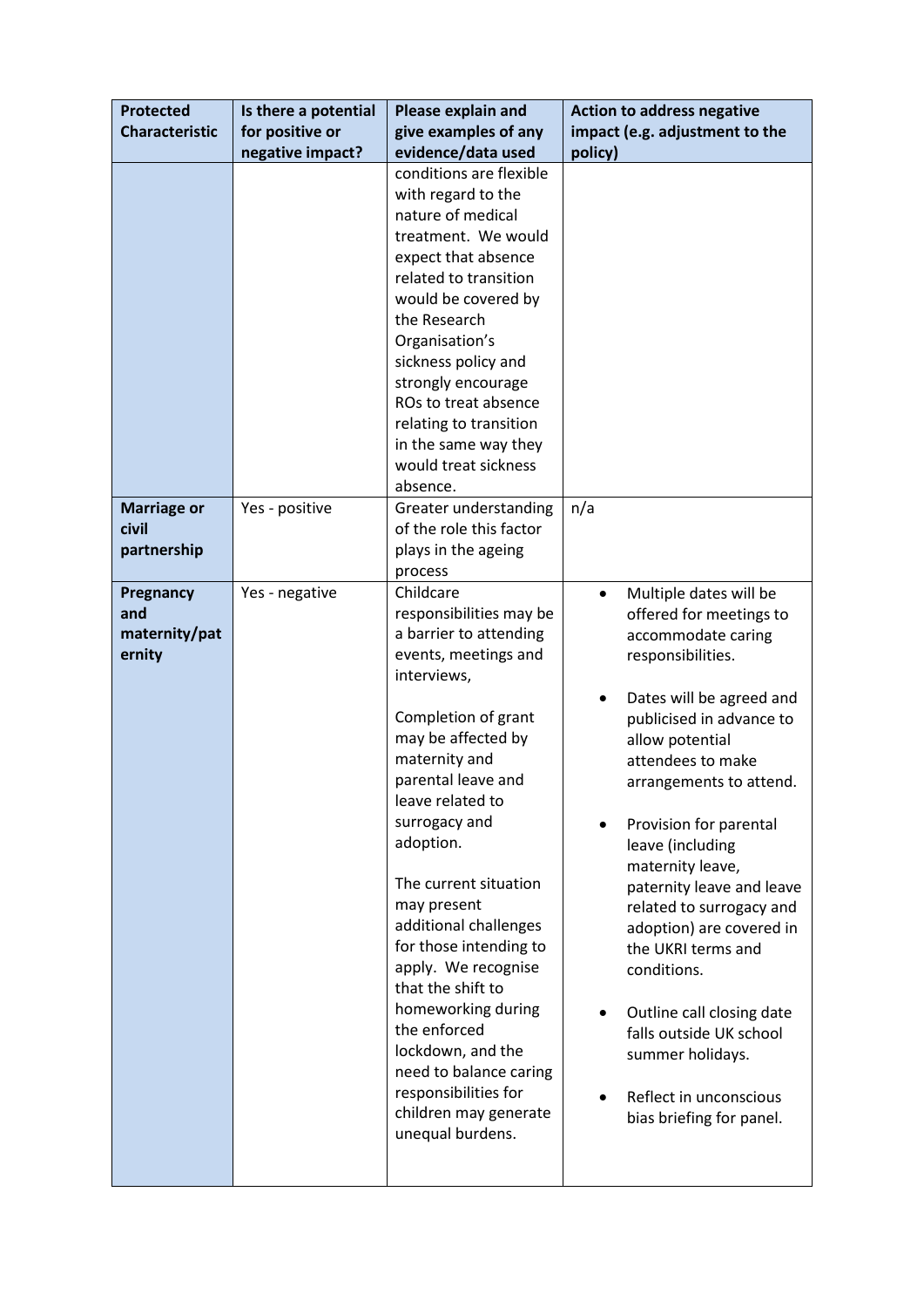| <b>Protected</b>                   | Is there a potential                | Please explain and                                                                                                                                                                       | <b>Action to address negative</b>                                                                                                                                                                                                                                                                                                                                                                                                                                                                                                                                                                                                                                         |
|------------------------------------|-------------------------------------|------------------------------------------------------------------------------------------------------------------------------------------------------------------------------------------|---------------------------------------------------------------------------------------------------------------------------------------------------------------------------------------------------------------------------------------------------------------------------------------------------------------------------------------------------------------------------------------------------------------------------------------------------------------------------------------------------------------------------------------------------------------------------------------------------------------------------------------------------------------------------|
| <b>Characteristic</b>              | for positive or<br>negative impact? | give examples of any<br>evidence/data used                                                                                                                                               | impact (e.g. adjustment to the<br>policy)                                                                                                                                                                                                                                                                                                                                                                                                                                                                                                                                                                                                                                 |
| <b>Race including</b><br>ethnicity | Yes - positive                      | Greater understanding<br>of the role this factor<br>plays in the ageing<br>process                                                                                                       | n/a                                                                                                                                                                                                                                                                                                                                                                                                                                                                                                                                                                                                                                                                       |
|                                    | Yes - negative                      | There could be<br>potential<br>discrimination against<br>a panel member, a<br>research applicant or a<br>research participant<br>due to their perceived<br>or actual<br>race/ethnicity.  | Reflect in unconscious<br>$\bullet$<br>bias briefing for panel.                                                                                                                                                                                                                                                                                                                                                                                                                                                                                                                                                                                                           |
| <b>Religion or</b><br>belief       | Yes - positive                      | Greater understanding<br>of the role this factor<br>plays in the ageing<br>process                                                                                                       | n/a                                                                                                                                                                                                                                                                                                                                                                                                                                                                                                                                                                                                                                                                       |
|                                    | Yes - negative                      | There could be<br>potential<br>discrimination against<br>a panel member, a<br>research applicant or a<br>research participant<br>due to their perceived<br>or actual faith or<br>belief. | Considerations might include:<br>Scheduling meetings to<br>avoid major religious<br>festivals; (if impossible<br>to avoid then consider<br>mitigations - ie. during<br>Ramadan ensuring that<br>meetings finish early so<br>that participants are<br>able to get home to<br>break their fast,<br>awareness of the<br>sensitivities around<br>offering Muslims meals<br>during periods of<br>fasting).<br>Ensure that religious<br>observances are taken<br>into account when<br>planning panel<br>meetings.<br>All key call submission<br>dates have been<br>reviewed for clashes<br>with any major religious<br>festivals.<br>We will make any<br>reasonable adjustments |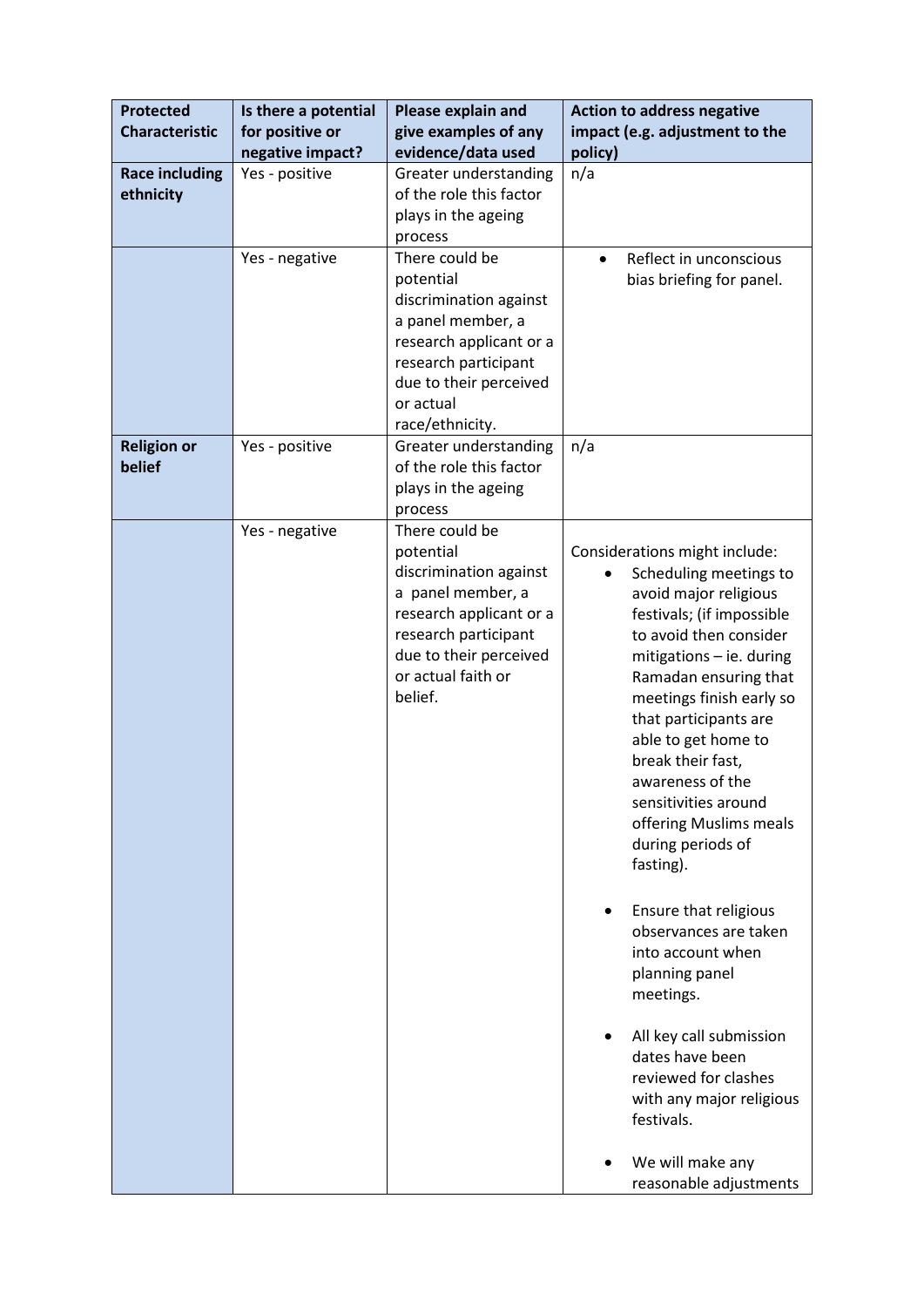| <b>Protected</b><br><b>Characteristic</b> | Is there a potential<br>for positive or | Please explain and<br>give examples of any                                                                                                                                                                                                                                                                                                                                                                                                                                                                                       | <b>Action to address negative</b><br>impact (e.g. adjustment to the                                                                                                                                                                                                                                                                                                                                                                                                                                                                               |
|-------------------------------------------|-----------------------------------------|----------------------------------------------------------------------------------------------------------------------------------------------------------------------------------------------------------------------------------------------------------------------------------------------------------------------------------------------------------------------------------------------------------------------------------------------------------------------------------------------------------------------------------|---------------------------------------------------------------------------------------------------------------------------------------------------------------------------------------------------------------------------------------------------------------------------------------------------------------------------------------------------------------------------------------------------------------------------------------------------------------------------------------------------------------------------------------------------|
|                                           | negative impact?                        | evidence/data used                                                                                                                                                                                                                                                                                                                                                                                                                                                                                                               | policy)                                                                                                                                                                                                                                                                                                                                                                                                                                                                                                                                           |
|                                           |                                         |                                                                                                                                                                                                                                                                                                                                                                                                                                                                                                                                  | to future confirmed<br>date/times accordingly,<br>taking into account any<br>religious observances.                                                                                                                                                                                                                                                                                                                                                                                                                                               |
| <b>Sexual</b><br>orientation              | Yes - positive                          | Greater understanding<br>of the role this factor<br>plays in the ageing<br>process                                                                                                                                                                                                                                                                                                                                                                                                                                               | n/a                                                                                                                                                                                                                                                                                                                                                                                                                                                                                                                                               |
|                                           | Yes - negative                          | There could be<br>potential<br>discrimination against<br>a panel member,<br>research applicant or<br>research participant<br>based on their<br>perceived or actual<br>sexual orientation.                                                                                                                                                                                                                                                                                                                                        | Reflect in unconscious<br>$\bullet$<br>bias briefing for panel.                                                                                                                                                                                                                                                                                                                                                                                                                                                                                   |
| <b>Gender</b><br>and/or sex               | Yes - positive                          | Greater understanding<br>of the role this factor<br>plays in the ageing<br>process                                                                                                                                                                                                                                                                                                                                                                                                                                               | n/a                                                                                                                                                                                                                                                                                                                                                                                                                                                                                                                                               |
|                                           | Yes - negative                          | There could be<br>potential<br>discrimination against<br>a panel member,<br>research applicant or<br>research participant<br>based on their<br>perceived gender<br>and/or sex. Panel<br>members may be<br>disadvantaged and<br>unable to attend<br>meetings if they have<br>caring responsibilities,<br>which might fall<br>disproportionately<br>across genders. Use of<br>language can present<br>a barrier to<br>participation and it<br>may be perceived that<br>those with caring<br>responsibilities are<br>disadvantaged. | Multiple dates will be<br>$\bullet$<br>offered to attend<br>meetings to<br>accommodate caring<br>responsibilities.<br>Dates for events will be<br>agreed and publicised in<br>advance to allow<br>potential attendees to<br>make arrangements to<br>attend.<br>We will work to ensure<br>the use of gender neutral<br>language where possible<br>in our documents and at<br>events.<br>Reflect in unconscious<br>bias briefing for panel.<br>Gender-neutral language<br>will be used in call<br>specification, guidance.<br>We will make sure the |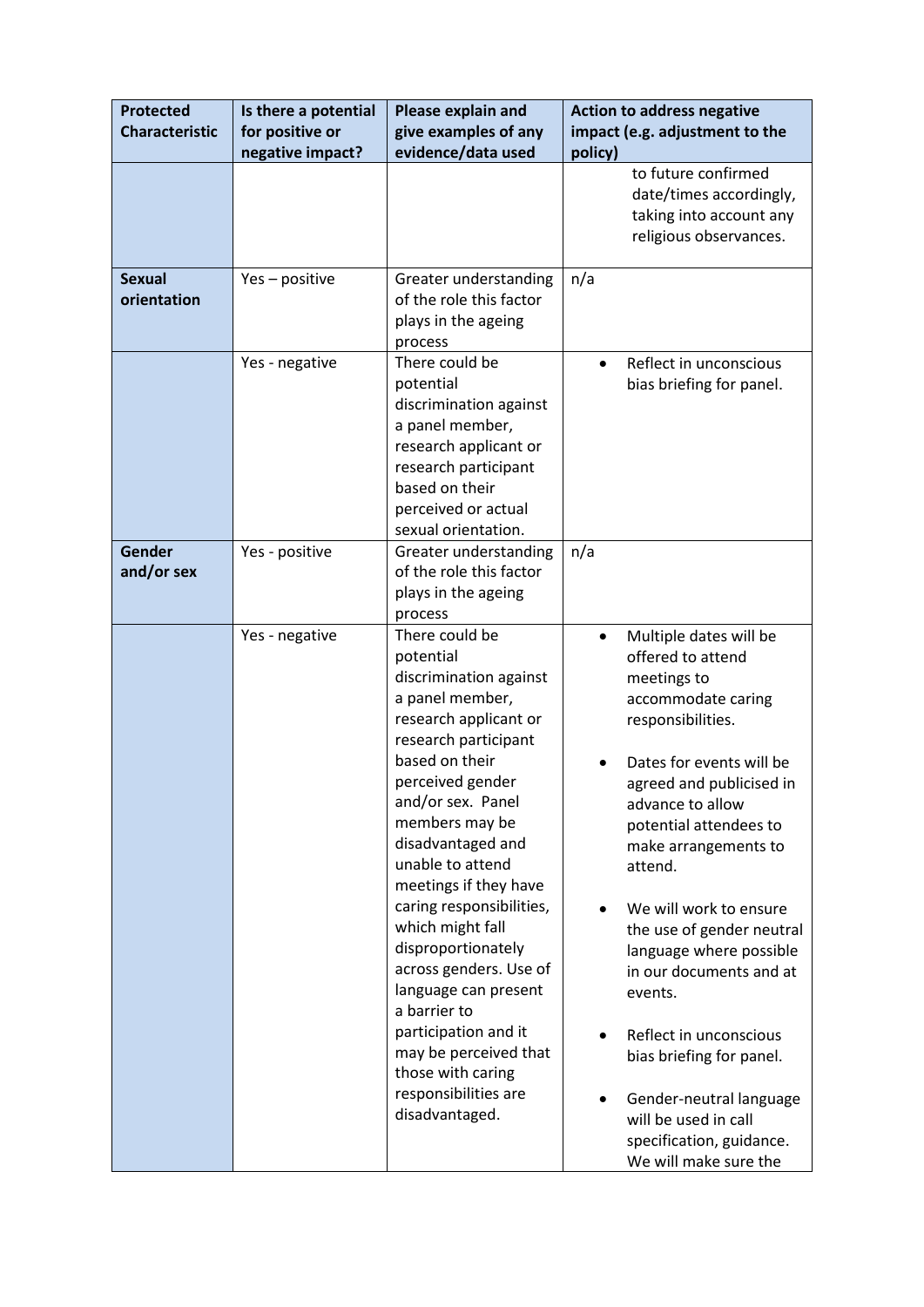| <b>Protected</b>      | Is there a potential | Please explain and                                                                                                                                                                                                                                                                                                                                                                                                                                                                                                              | <b>Action to address negative</b>                                                                                                                                                                                                                                                                                                                                                                                                                                                                                                                                                                                                                                                                           |
|-----------------------|----------------------|---------------------------------------------------------------------------------------------------------------------------------------------------------------------------------------------------------------------------------------------------------------------------------------------------------------------------------------------------------------------------------------------------------------------------------------------------------------------------------------------------------------------------------|-------------------------------------------------------------------------------------------------------------------------------------------------------------------------------------------------------------------------------------------------------------------------------------------------------------------------------------------------------------------------------------------------------------------------------------------------------------------------------------------------------------------------------------------------------------------------------------------------------------------------------------------------------------------------------------------------------------|
| <b>Characteristic</b> | for positive or      | give examples of any                                                                                                                                                                                                                                                                                                                                                                                                                                                                                                            | impact (e.g. adjustment to the                                                                                                                                                                                                                                                                                                                                                                                                                                                                                                                                                                                                                                                                              |
|                       | negative impact?     | evidence/data used                                                                                                                                                                                                                                                                                                                                                                                                                                                                                                              | policy)                                                                                                                                                                                                                                                                                                                                                                                                                                                                                                                                                                                                                                                                                                     |
|                       |                      |                                                                                                                                                                                                                                                                                                                                                                                                                                                                                                                                 | panel has balanced<br>gender representation.<br>Reimbursement of<br>additional childcare costs<br>(on a case by case basis)<br>if the meeting<br>participant is otherwise<br>unable to attend (this<br>could include childcare<br>at the venue, additional<br>hours of childcare in the<br>child's usual setting or<br>paying for a relative to<br>travel to care for school                                                                                                                                                                                                                                                                                                                                |
| Age                   | Yes - positive       | Greater understanding                                                                                                                                                                                                                                                                                                                                                                                                                                                                                                           | age children).<br>n/a                                                                                                                                                                                                                                                                                                                                                                                                                                                                                                                                                                                                                                                                                       |
|                       |                      | of the ageing process<br>experienced by those<br>in specific groups                                                                                                                                                                                                                                                                                                                                                                                                                                                             |                                                                                                                                                                                                                                                                                                                                                                                                                                                                                                                                                                                                                                                                                                             |
|                       | Yes - negative       | Those at early stages<br>in their careers may<br>be disadvantaged as<br>applicants are<br>expected to draw<br>upon strong<br>connections and deep<br>understanding of<br>relevant policy<br>stakeholders in the UK<br>and beyond<br>The voices of less<br>experienced panel<br>members may not be<br>heard to the extent of<br>the voices of more<br>experienced<br>colleagues.<br>(*It is assumed that<br>early career<br>researchers are<br>generally younger<br>than their more<br>experienced peers,<br>although this by no | Applicant 'track record'<br>length is not a criterion<br>in this call and early<br>career researcher<br>participation is explicitly<br>encouraged in call<br>specification.<br>Panel members and<br>reviewers are briefed to<br>assess proposals against<br>the selection criteria and<br>provide justification for<br>their assessments.<br>Applications should be<br>judged on their own<br>merits without<br>inferences being drawn<br>regarding the applicants'<br>abilities due to their<br>apparent or actual age.<br>Ensure use of a variety of<br>different communication<br>strategies, including<br>social media, to ensure<br>that our messages reach<br>the widest possible<br>target audience. |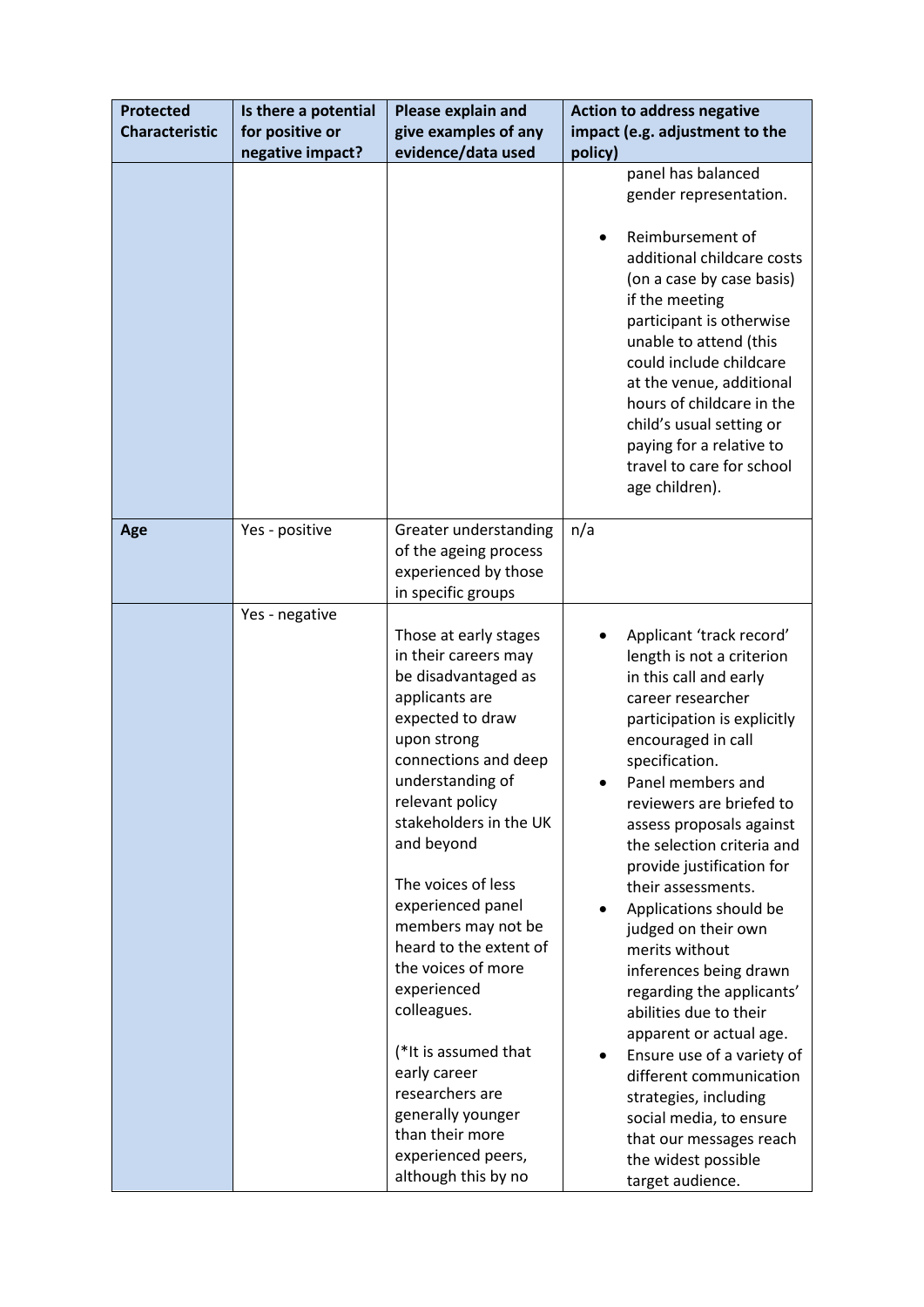| <b>Protected</b><br><b>Characteristic</b>                                            | Is there a potential<br>for positive or<br>negative impact? | <b>Please explain and</b><br>give examples of any<br>evidence/data used                                                                                              | <b>Action to address negative</b><br>impact (e.g. adjustment to the<br>policy)                                                                                                                                                                                                                                                                                                                                                                                                 |
|--------------------------------------------------------------------------------------|-------------------------------------------------------------|----------------------------------------------------------------------------------------------------------------------------------------------------------------------|--------------------------------------------------------------------------------------------------------------------------------------------------------------------------------------------------------------------------------------------------------------------------------------------------------------------------------------------------------------------------------------------------------------------------------------------------------------------------------|
|                                                                                      |                                                             | means always the<br>case. This is why this<br>point has been<br>included under 'age').                                                                               | ESRC staff and any<br>$\bullet$<br>facilitators should seek<br>to ensure that all<br>participants have the<br>opportunity to speak.<br>Reflect in unconscious<br>bias briefing for panel.                                                                                                                                                                                                                                                                                      |
| <b>Other</b><br>characteristics<br>not protected<br>under the<br><b>Equality Act</b> | Potential negative                                          | Geography/location:<br>Potential for grant<br>holders, collaborators<br>and beneficiaries to be<br>focused in one region<br>or country rather than<br>across the UK. | The panels will be<br>$\bullet$<br>balanced as far as<br>possible (within the<br>constraints of quality and<br>appropriateness) across<br>the range of protected<br>characteristics, and<br>across broader<br>characteristics, ensuring<br>that we have a good<br>geographical spread of<br>panel members across<br>the four nations of the<br>UK, and across a<br>diversity of backgrounds,<br>career stages and paths.<br>Reflect in unconscious<br>bias briefing for panel. |

Note: Excessive use of repeated line breaks can make a document inaccessible for users of assistive technologies. To ensure inclusion, please ensure a new table row is inserted for each point if there is more than one consideration or impact for each group (please ensure you populate the "protected characteristic group" column e.g. "disability continued"); rather than using the same row for multiple points with repeated line breaks to separate points.

#### **Evaluation:**

| <b>Question</b>                                |                               | <b>Explanation / justification</b>      |
|------------------------------------------------|-------------------------------|-----------------------------------------|
| Is it possible the proposed policy or activity | Yes, but mitigation in place. |                                         |
| or change in policy or activity could          |                               |                                         |
| discriminate or unfairly disadvantage          |                               |                                         |
| people?                                        |                               |                                         |
|                                                |                               |                                         |
|                                                |                               |                                         |
| <b>Final Decision:</b>                         | <b>Tick the</b>               | Include any explanation / justification |
|                                                | relevant                      | required                                |
|                                                | box                           |                                         |
| No barriers identified, therefore              |                               |                                         |
| activity will proceed.                         |                               |                                         |